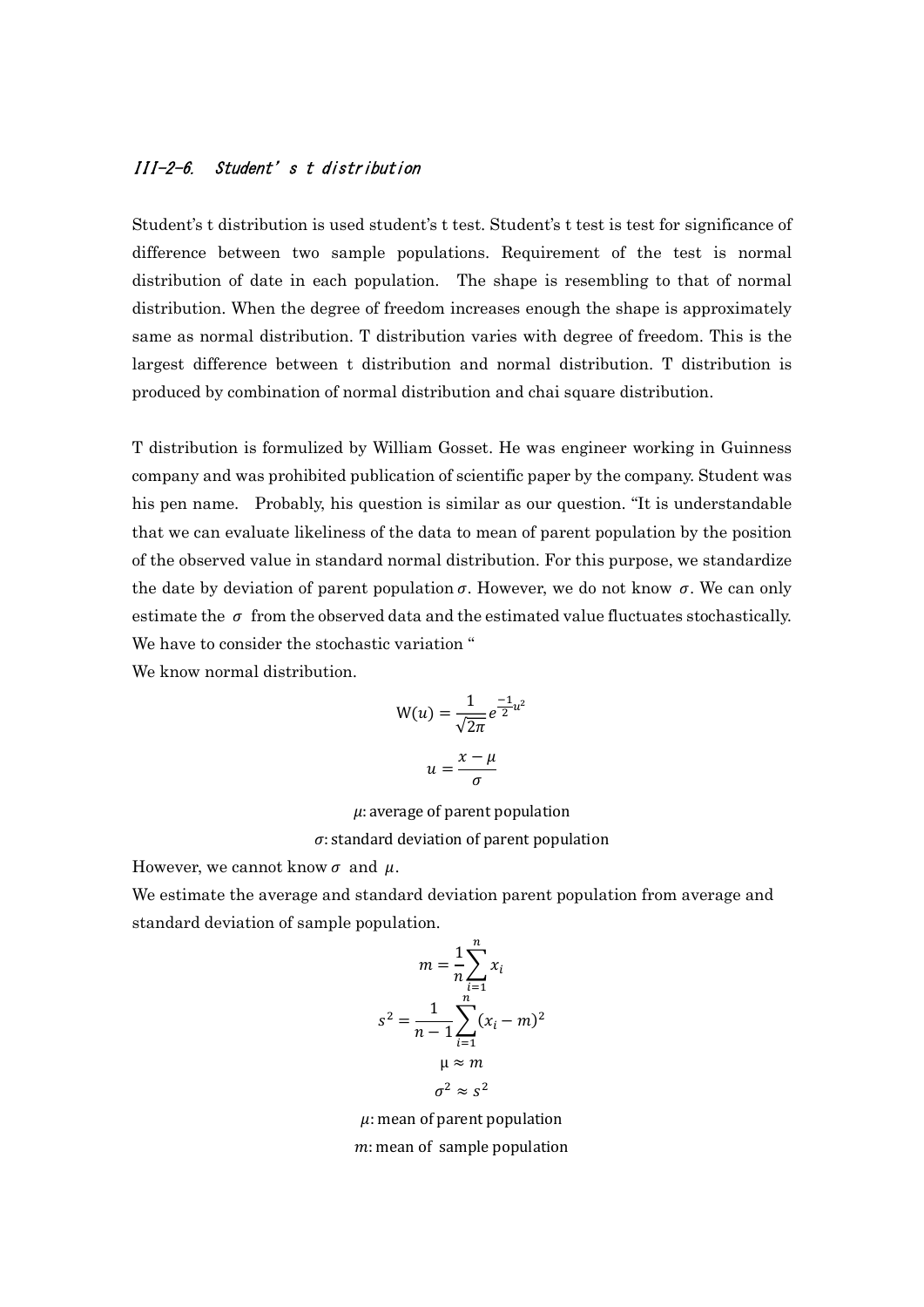## $\sigma^2$ : variance of parent population

## $s^2$ : estimated variance of parent population from sample data

Here, we discuss assuming the number of data is same between two sample populations. Actually, we have to compare two sample populations different in sample size. In such case we need to consider how to combine sample sizes. This skill will introduce in IV-2. Student's t test.

Here,

$$
v = \sum_{i=1}^{n} \left(\frac{x_i - \mu}{\sigma}\right)^2
$$

$$
u = \frac{x - \mu}{\sigma}
$$

The function  $\nu$  is chai square.

$$
v = \chi^2_n
$$

$$
\sigma^2 v = \sum_{i=1}^n (x_i - \mu)^2
$$

$$
\sigma^2 = \lim_{n \to \infty} \sum_{i=1}^n \frac{(x_i - \mu)^2}{n}
$$

When we presume  $\sigma = s$ 

$$
s^2 = \lim_{n \to \infty} \sum_{i=1}^n \frac{(x_i - \mu)^2}{n}
$$

$$
\sigma^2 \nu = \sum_{i=1}^n (x_i - \mu)^2 = ns^2
$$

$$
s^2 = \frac{1}{n} \sigma^2 \nu
$$

$$
s = \sigma \sqrt{\frac{v}{n}}
$$

$$
\frac{\sigma}{s} \approx \sqrt{\frac{n}{v}}
$$

We presume  $x$  distribute in normal distribution and distribution of  $u$  is standard normal distribution.

$$
u=\frac{x-\mu}{\sigma}
$$

Most important discover by Gosset is independence of  $\nu$  and  $u$  (When  $\nu$  changes,  $u$ does not change. When  $u$  changes,  $v$  does not change.) So, we can calculate the possibility by products of possibility of  $u$  and  $v$ .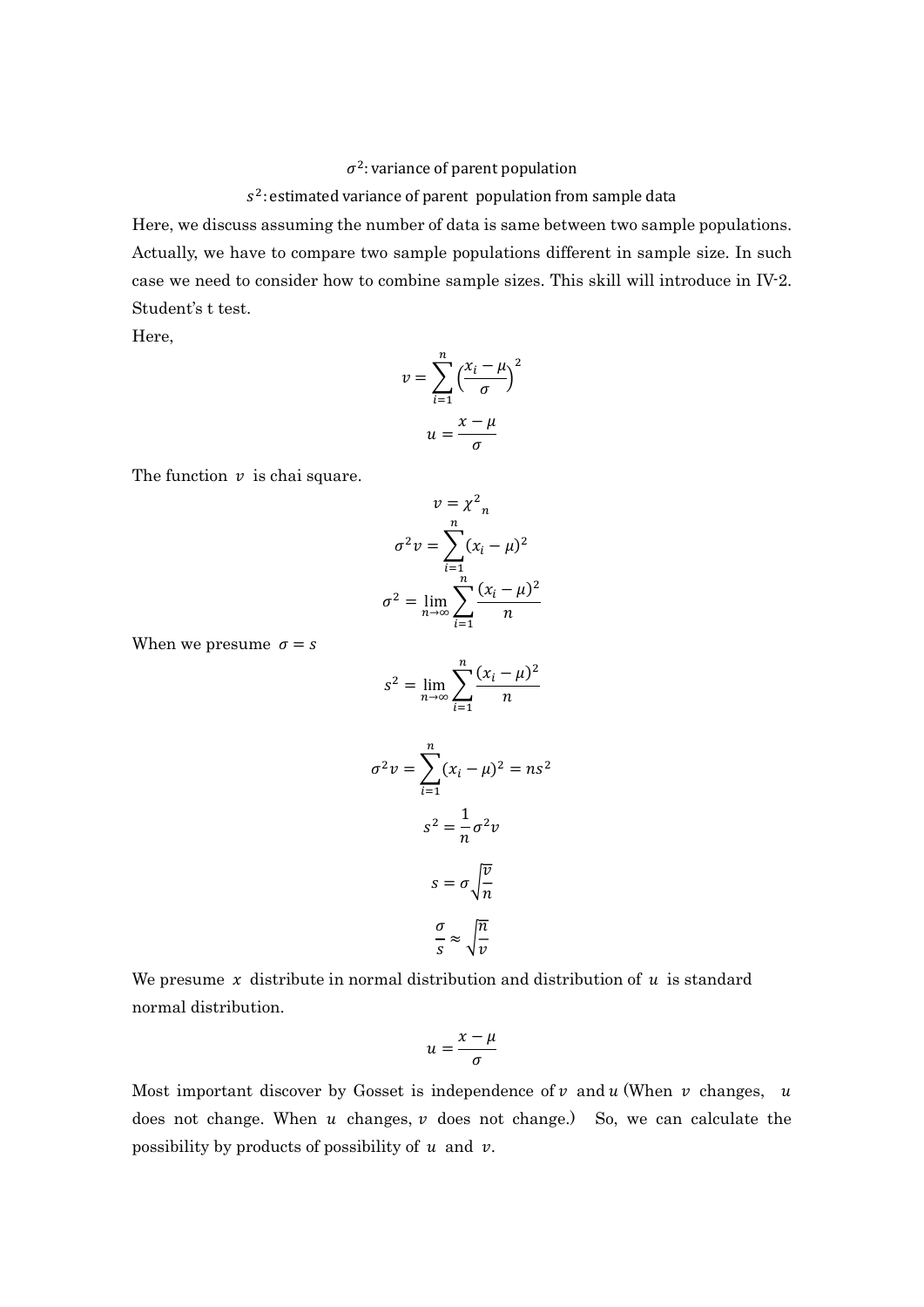When we consider  $x - \mu$  is difference between two expectation value such as average of two sub population. This is a presumption that one mean value is correct  $\mu$  and the other is observed mean of the other sub population obtained by random sampling from the same parent population. However, we do not know correct  $\sigma$ . We have to use s as estimated value of  $\sigma$  instead of  $\sigma$ .

$$
t = \frac{\bar{x} - \mu}{s}
$$

However, we can transform this formula as follow

$$
t = \frac{\overline{x} - \mu}{\sigma} \cdot \frac{\sigma}{s} = u \sqrt{\frac{n}{v}}
$$

$$
\left(\because u = \frac{x - \mu}{\sigma}, \frac{\sigma}{s} = \sqrt{\frac{n}{v}}\right)
$$

Actually, Gosset used  $z = \frac{t}{\sqrt{n}}$  $\frac{t}{\sqrt{n-1}}$  in his publication, and t is used in the book of Fisher lately, however basic idea to combine  $u$  and  $v$  as t was proposed by Gosset.

Possibility distribution of  $u$  is normal distribution, and possibility distribution of  $v$  is chai square distribution.

$$
W(u) = \frac{1}{\sqrt{2\pi}} e^{\frac{-1}{2}u^2}
$$

$$
P(v) = \frac{z^{\frac{n}{2}-1}}{2^{\frac{n}{2}}\Gamma\left(\frac{n}{2}\right)} e^{\frac{-v}{2}}
$$

So, possibility of t is as follow, because  $u$  and  $v$  are independent each other.

 $S(t) = W(u)P(v)$ 

This formula expresses basic structure of t distribution, though S(t) is not expressed

by t. We have to converse coordinate using the relation  $t = u \left| \frac{n}{n} \right|$  $\boldsymbol{\mathcal{v}}$ 

Here, we have to convert integration is u-v coordinate to integration in s-t coordinate. For this we need knowledge of Jacobian. Jacobian is a kind of expansion ratio with the conversion. The readers who need knowledge of Jacobian and coordinate conversion, please read III-3-3. Jacobian, III-3-4. Polar coordinate, III-3-5. Multiple integral.

Right side members are independent each other, and the sum of the probability is 1.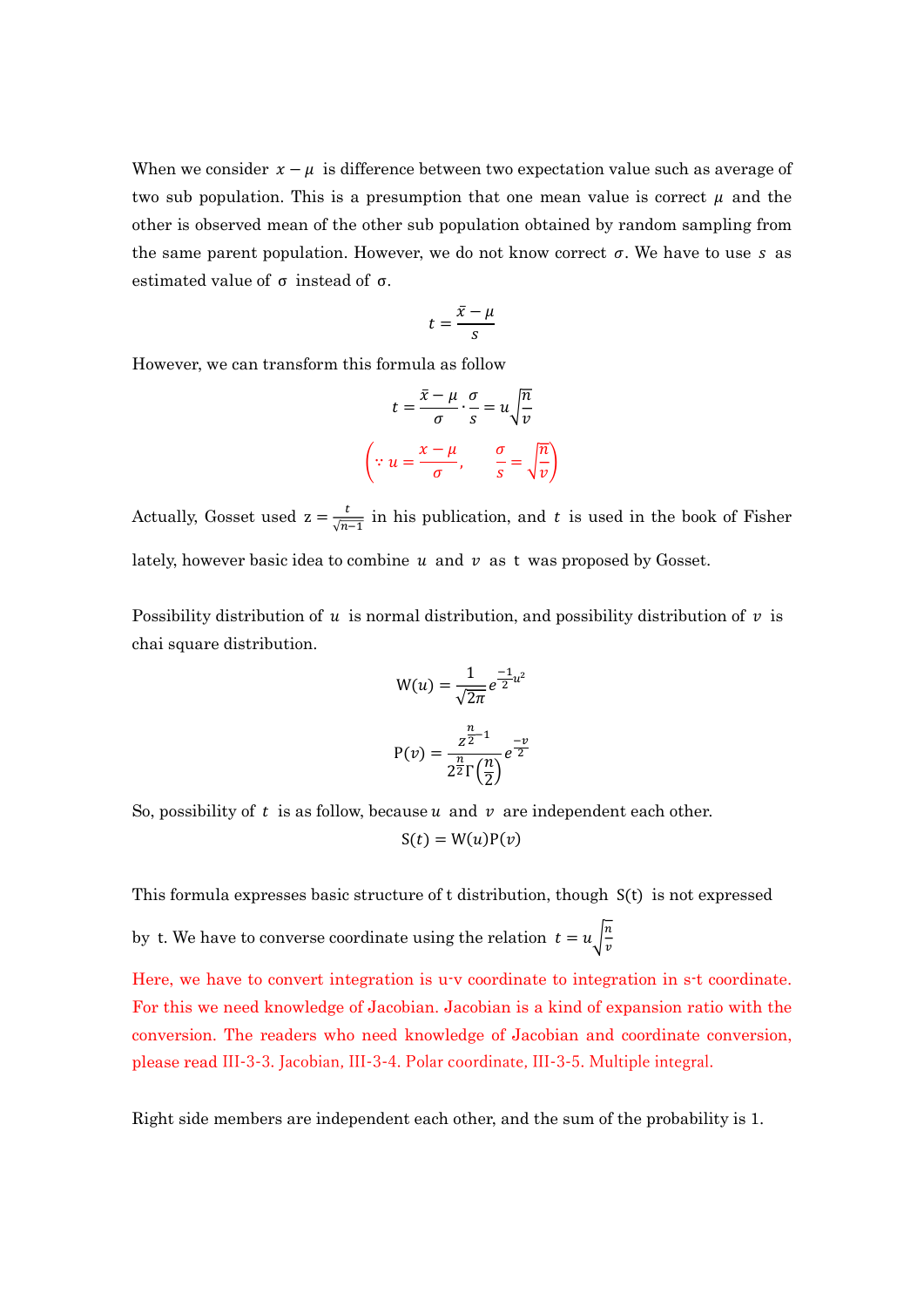$$
\int_{-\infty}^{\infty} \int_{0}^{\infty} W(u)P(v)dudv = 1
$$

$$
\int_{-\infty}^{\infty} \int_{0}^{\infty} W(u)P(v)dudv
$$

$$
= \int_{-\infty}^{\infty} \int_{0}^{\infty} J(u,v/t,s)W(u)P(v)dsdt
$$

 $J(u, v/t, s)$  is Jacobian

$$
v = w
$$
\n
$$
t = u\sqrt{\frac{n}{v}}
$$
\n
$$
\frac{du}{dt} = \frac{\sqrt{v}}{\sqrt{n}}, \quad \frac{du}{dw} = 0, \quad \frac{dv}{dt} = \frac{dv}{dw} = 1
$$
\n
$$
J = \begin{bmatrix} \frac{du}{dt} & \frac{du}{dw} \\ \frac{dv}{dt} & \frac{dv}{dw} \end{bmatrix} = \begin{bmatrix} \frac{\sqrt{v}}{\sqrt{n}} & 0 \\ \frac{-2nu^2}{t^{-3}} & 1 \end{bmatrix} = \frac{\sqrt{v}}{\sqrt{n}}
$$
\n
$$
J(u, v/t, w) = \frac{\sqrt{v}}{\sqrt{n}}
$$
\n
$$
W(u) = \frac{1}{\sqrt{2\pi}}e^{\frac{-1}{2}u^2}
$$
\n
$$
P(v) = \frac{z^{\frac{n}{2}-1}}{2^{\frac{n}{2}}\Gamma(\frac{n}{2})}e^{\frac{-v}{2}}
$$
\n
$$
\int_{-\infty}^{\infty} \int_{0}^{\infty} \frac{1}{\sqrt{2\pi}} e^{\frac{-1}{2}u^2} \cdot \frac{v^{\frac{n}{2}-1}}{2^{\frac{n}{2}}\Gamma(\frac{n}{2})} e^{\frac{-v}{2}} du dv
$$
\n
$$
= \int_{-\infty}^{\infty} \int_{0}^{\infty} \frac{\sqrt{v}}{\sqrt{n}} \frac{1}{\sqrt{2\pi}} e^{-\frac{1}{2}u^2} \cdot \frac{v^{\frac{n}{2}-1}}{2^{\frac{n}{2}}\Gamma(\frac{n}{2})} e^{\frac{-v}{2}} dv dt
$$
\n
$$
= \int_{-\infty}^{\infty} \int_{0}^{\infty} \frac{1}{\sqrt{2n\pi}} e^{\frac{-1}{2}u^2} \cdot \frac{v^{\frac{n}{2}-1}}{2^{\frac{n}{2}}\Gamma(\frac{n}{2})} e^{\frac{-v}{2}} dv dt
$$
\n
$$
= \int_{-\infty}^{\infty} \int_{0}^{\infty} \frac{1}{\sqrt{2n\pi}} e^{\frac{-1}{2}} \left(\frac{n}{2}\right) \cdot v^{\frac{n-1}{2}} e^{-\frac{u^2 + v}{2}} dv dt
$$
\n
$$
= \int_{-\infty}^{\infty} \int_{0}^{\infty} \frac{1}{
$$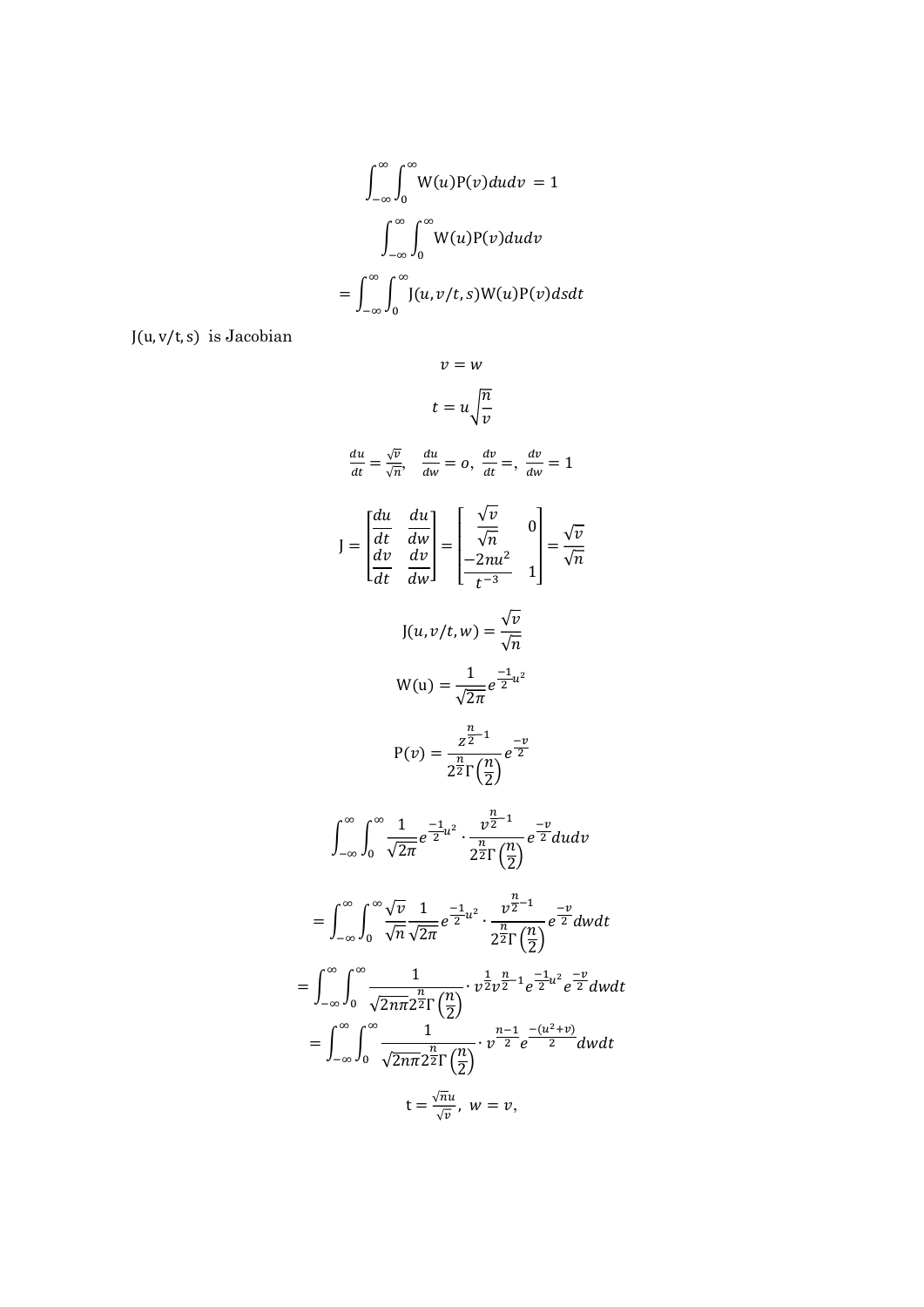$$
= \int_{-\infty}^{\infty} \int_{0}^{\infty} \frac{1}{\sqrt{2n\pi} 2^{2} \Gamma(\frac{n}{2})} \cdot w^{\frac{n-1}{2}} e^{-\frac{(\frac{t^{2}}{n^{2}}v+v)}{2}} dv dt
$$
  
\n
$$
= \int_{-\infty}^{\infty} \int_{0}^{\infty} \frac{1}{\sqrt{2n\pi} 2^{2} \Gamma(\frac{n}{2})} \cdot w^{\frac{n-1}{2}} e^{-\frac{(\frac{t^{2}}{n^{2}}+1)w}{2}} dv dt
$$
  
\n
$$
= \int_{-\infty}^{\infty} \int_{0}^{\infty} \frac{1}{\sqrt{2n\pi} 2^{2} \Gamma(\frac{n}{2})} \cdot w^{\frac{n-1}{2}} e^{-\frac{(\frac{t^{2}}{n^{2}}+1)\frac{w}{2}}{2}} ds dt
$$
  
\n
$$
\frac{(\frac{t^{2}}{n^{2}}+1) \frac{w}{2}}{2} = q
$$
  
\n
$$
\frac{dq}{dw} = (\frac{t^{2}}{n^{2}}+1) \frac{1}{2}
$$
  
\n
$$
w = \frac{2q}{(\frac{t^{2}}{n^{2}}+1)}
$$
  
\n
$$
\int_{-\infty}^{\infty} \int_{0}^{\infty} \frac{1}{\sqrt{2n\pi} 2^{2} \Gamma(\frac{n}{2})} \cdot w^{\frac{n-1}{2}} e^{-\frac{(\frac{t^{2}}{n^{2}}+1)\frac{w}{2}}{2}} dw dt
$$
  
\n
$$
= \int_{-\infty}^{\infty} \int_{0}^{\infty} \frac{1}{\sqrt{2n\pi} 2^{2} \Gamma(\frac{n}{2})} \cdot \left(\frac{2q}{(\frac{t^{2}}{n^{2}}+1)}\right)^{\frac{n-1}{2}} e^{-w} \frac{2}{(\frac{t^{2}}{n^{2}}+1)} dq dt
$$
  
\n
$$
= \int_{-\infty}^{\infty} \int_{0}^{\infty} \frac{1}{\sqrt{2n\pi} 2^{2} \Gamma(\frac{n}{2})} \cdot \left(\frac{2}{(\frac{t^{2}}{n^{2}}+1)}\right)^{\frac{(n+1)}{2}} q^{\frac{n-1}{2}} e^{-q} dq dt
$$

$$
= \int_{-\infty}^{\infty} \frac{2^{\frac{n}{2}+1}}{\sqrt{2n\pi}2^{\frac{n}{2}}\Gamma(\frac{n}{2})(\frac{t^2}{n^2}+1)^{\frac{n}{2}+1}} \left(\int_{0}^{\infty} q^{\left(\frac{n+1}{2}-1\right)} e^{-q} dq\right) dt
$$
  

$$
= \int_{-\infty}^{\infty} \frac{1}{\sqrt{n\pi}\Gamma(\frac{n}{2})(\frac{t^2}{n^2}+1)^{\frac{n}{2}+1}} \left(\int_{0}^{\infty} q^{\left(\frac{n+1}{2}-1\right)} e^{-q} dq\right) dt
$$
  

$$
= \int_{-\infty}^{\infty} \frac{\Gamma(\frac{n+1}{2})}{\sqrt{n\pi}\Gamma(\frac{n}{2})(\frac{t^2}{n^2}+1)^{\frac{n}{2}+1}} dt
$$

 $\therefore \int_0^\infty w^{\left(\frac{n+1}{2}\right)}$  $\int_0^\infty w^{\left(\frac{n+1}{2}-1\right)} e^{-w} dw$  is  $\Gamma$  function.

$$
\int_0^\infty q^{\left(\frac{n+1}{2}-1\right)}e^{-q}dq = \Gamma\left(\frac{n+1}{2}\right)
$$